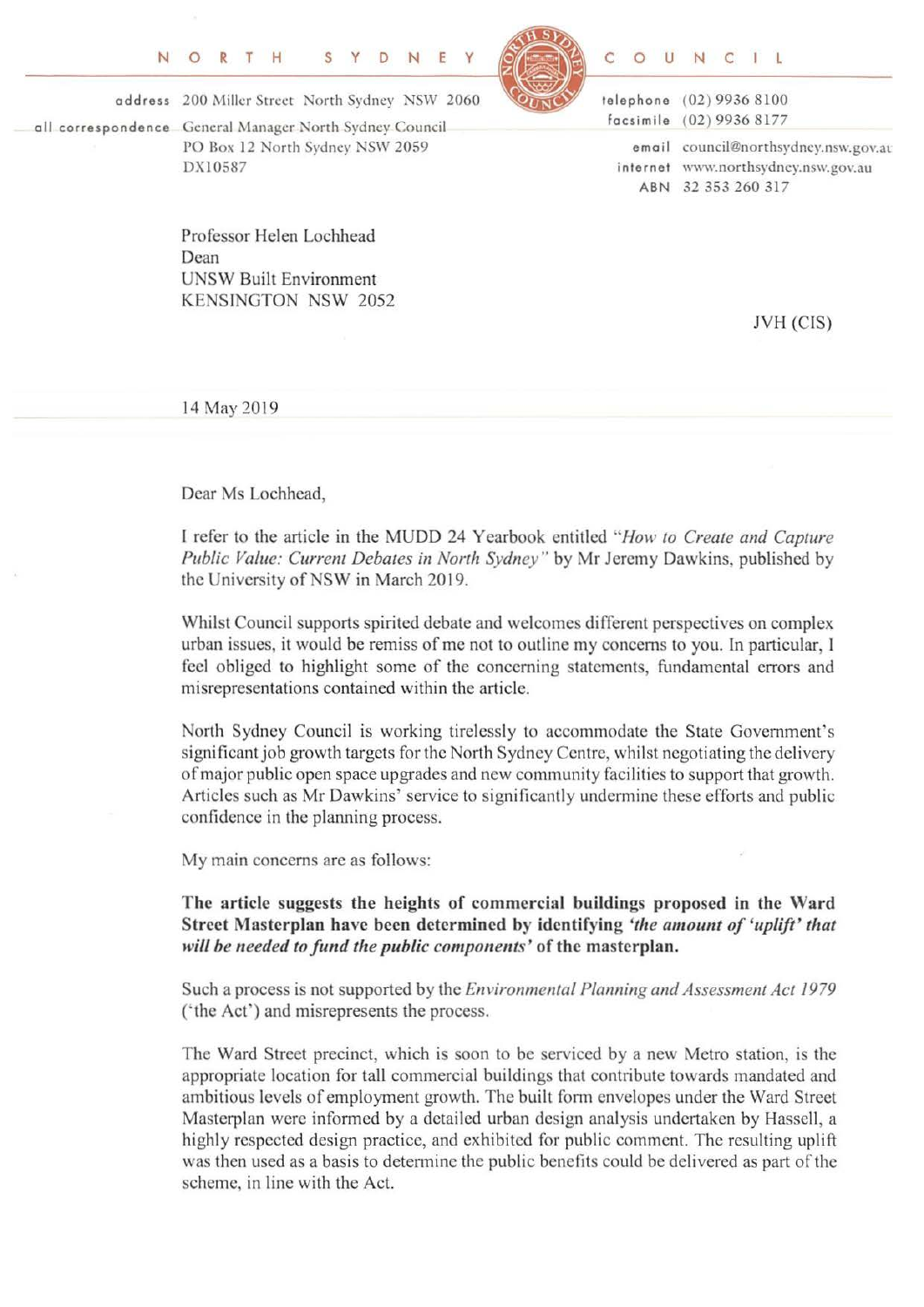All this information is in the public domain and, therefore, readily available to the author. That the article describes this process as happening in reverse, where height is determined by the amount of money Council wishes to raise for public benefits, is disingenuous.

The article makes various references that the Ward Street Precinct is 'peripheral' to the centre of the North Sydney CBD.

It states that *'its only significance is that Council owns two sites at the end of Ward Street.*  The article goes on to state that the Council land could be sold, and other land bought *"in a beller location* ". It further cites existing pedestrian flows as evidence that reinforces the notion that this is a peripheral location.

The article does not acknowledge the delivery of the new Metro station in 2024 which will be located literally across Berry Street. Indeed, the precinct will be located between the two Metro portals.

To describe the Ward Street Precinct as 'peripheral' and compare its potential future development with existing pedestrian movements ignorant of the arrival of the Metro, is disappointing in its omission, given that the article is all about planning in North Sydney. The Metro is expected to generate an additional 15,000 pedestrian movements in this part of the city in the morning peak hour. This will undoubtedly aliven the centre in the north and pedestrian movement patterns will be fundamentally different after the opening of Metro in 2024. Some of this patronage will result from a shift from the existing rail station.

## The article erroneously states the Ward Street Masterplan will deliver only *'a public space of about 500m2 and a branch of the city library'*

The quoted amount of open space proposed to be delivered is incorrect. The Masterplan identifies a total of approximately 5,400 sqm of open space comprising a central square and greenspace totaling 3,200 sqm and a network of active new lancways.

The Masterplan also aspires to deliver not just 'a branch of the city library' but almost 5,000 sqm of public facilities for a Knowledge and Cultural Hub, contributing to developing our Smart Cities agenda.

Misrepresenting the significant public benefits proposed to be delivered in the CBD serves only to cast doubt on the benefits of the value capture process North Sydney Council is employing, which appears to be the central argument this article is attempting to make.

## The article ignores the significant efforts that are currently being made to deliver the additional open space opportunities in the North Sydney CBD.

Whilst the article references the *Place Book- North Sydney CBD Public Domain Strategy Stage 1*, there is no consideration of the significant transport and urban design modelling and planning that has been invested to close Miller Street between Berry Street and the Pacific Highway to vehicular movements to create a new, centrally located, sundrenched public space. Nor has the other significant, public domain opportunities identified in the Place Book which are well known to the author, been considered.